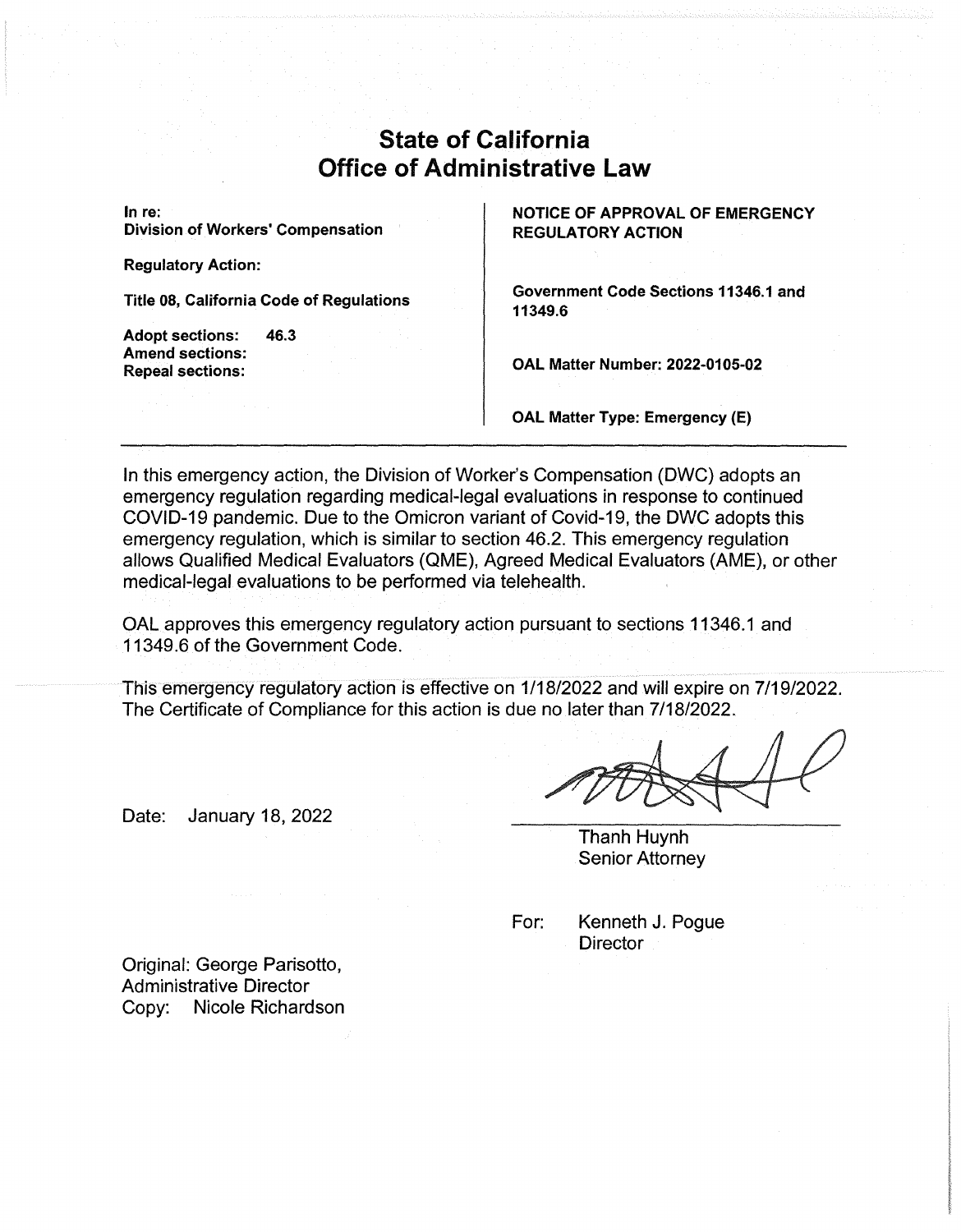|                                                                                                                                                                                                                                                                                                                                                                                                       | STATE OF CALIFORNIA-OFFICE OF ADMINISTRATIVE LAW<br><b>NOTICE PUBLICATION/REGUL</b> |                                                                                                                                                                                                                                                                |                                               |                                                               |                                                                         | For use by Secretary of State only                                  |  |
|-------------------------------------------------------------------------------------------------------------------------------------------------------------------------------------------------------------------------------------------------------------------------------------------------------------------------------------------------------------------------------------------------------|-------------------------------------------------------------------------------------|----------------------------------------------------------------------------------------------------------------------------------------------------------------------------------------------------------------------------------------------------------------|-----------------------------------------------|---------------------------------------------------------------|-------------------------------------------------------------------------|---------------------------------------------------------------------|--|
| STD, 400 (REV, 01-09)<br><b>OAL FILE</b>                                                                                                                                                                                                                                                                                                                                                              | NOTICE FILE NUMBER                                                                  | REGULATORY ACTION NUMBER                                                                                                                                                                                                                                       | 2<br>2                                        | EMERGENCXNUMBER 02E<br>$\Omega$<br><b>COOL</b>                |                                                                         |                                                                     |  |
| <b>NUMBERS</b>                                                                                                                                                                                                                                                                                                                                                                                        | $Z$ - None                                                                          | For use by Office of Administrative Law (OAL) only                                                                                                                                                                                                             |                                               |                                                               |                                                                         | ENDORSED - FILED<br>in the office of the Secretary of State         |  |
|                                                                                                                                                                                                                                                                                                                                                                                                       |                                                                                     |                                                                                                                                                                                                                                                                |                                               |                                                               |                                                                         | of the State of California                                          |  |
|                                                                                                                                                                                                                                                                                                                                                                                                       |                                                                                     |                                                                                                                                                                                                                                                                |                                               |                                                               |                                                                         | $JAN$ 18 2022                                                       |  |
|                                                                                                                                                                                                                                                                                                                                                                                                       |                                                                                     |                                                                                                                                                                                                                                                                |                                               | OFFICE OF ADMIN. LAW<br>2022 JAN 5 AWL1:50                    |                                                                         | $1:35$ PM                                                           |  |
| <b>NOTICE</b>                                                                                                                                                                                                                                                                                                                                                                                         |                                                                                     |                                                                                                                                                                                                                                                                |                                               | <b>REGULATIONS</b>                                            |                                                                         |                                                                     |  |
|                                                                                                                                                                                                                                                                                                                                                                                                       | <b>AGENCY WITH RULEMAKING AUTHORITY</b>                                             | Division of Workers Compensation, within Dept. of Industrial Relations                                                                                                                                                                                         |                                               |                                                               | <b>AGENCY FILE NUMBER (If any)</b><br>None                              |                                                                     |  |
|                                                                                                                                                                                                                                                                                                                                                                                                       |                                                                                     |                                                                                                                                                                                                                                                                |                                               |                                                               |                                                                         |                                                                     |  |
| 1. SUBJECT OF NOTICE                                                                                                                                                                                                                                                                                                                                                                                  |                                                                                     | A. PUBLICATION OF NOTICE (Complete for publication in Notice Register)                                                                                                                                                                                         | TITLE(S)                                      | <b>FIRST SECTION AFFECTED</b>                                 |                                                                         | 2. REQUESTED PUBLICATION DATE                                       |  |
|                                                                                                                                                                                                                                                                                                                                                                                                       |                                                                                     |                                                                                                                                                                                                                                                                | 8                                             | 46.3<br><b>TELEPHONE NUMBER</b>                               |                                                                         |                                                                     |  |
| 3. NOTICE TYPE<br>Notice re Proposed<br>Other<br><b>Requiatory Action</b>                                                                                                                                                                                                                                                                                                                             |                                                                                     |                                                                                                                                                                                                                                                                | 4. AGENCY CONTACT PERSON<br>Nicole Richardson |                                                               |                                                                         | <b>FAX NUMBER (Optional)</b>                                        |  |
| <b>OAL USE</b><br><b>ONLY</b>                                                                                                                                                                                                                                                                                                                                                                         | <b>ACTION ON PROPOSED NOTICE</b><br>Approved as<br>Submitted                        | Approved as<br>Modified                                                                                                                                                                                                                                        | Disapproved/<br>Withdrawn                     | <b>NOTICE REGISTER NUMBER</b>                                 | <b>PUBLICATION DATE</b>                                                 |                                                                     |  |
|                                                                                                                                                                                                                                                                                                                                                                                                       |                                                                                     | B. SUBMISSION OF REGULATIONS (Complete when submitting regulations)                                                                                                                                                                                            |                                               |                                                               |                                                                         |                                                                     |  |
| 1b. ALL PREVIOUS RELATED OAL REGULATORY ACTION NUMBER(S)<br>1a. SUBJECT OF REGULATION(S)<br>QME Regulation in Response to COVID-19                                                                                                                                                                                                                                                                    |                                                                                     |                                                                                                                                                                                                                                                                |                                               |                                                               |                                                                         |                                                                     |  |
|                                                                                                                                                                                                                                                                                                                                                                                                       |                                                                                     | 2. SPECIFY CALIFORNIA CODE OF REGULATIONS TITLE(S) AND SECTION(S) (Including title 26, if toxics related)                                                                                                                                                      |                                               |                                                               |                                                                         |                                                                     |  |
|                                                                                                                                                                                                                                                                                                                                                                                                       | <b>SECTION(S) AFFECTED</b><br>(List all section number(s)                           | <b>ADOPT</b><br>46.3                                                                                                                                                                                                                                           |                                               |                                                               |                                                                         |                                                                     |  |
|                                                                                                                                                                                                                                                                                                                                                                                                       | individually. Attach<br>additional sheet if needed.)                                | AMEND                                                                                                                                                                                                                                                          |                                               |                                                               |                                                                         |                                                                     |  |
| TITLE(S)<br>8                                                                                                                                                                                                                                                                                                                                                                                         |                                                                                     | <b>REPEAL</b>                                                                                                                                                                                                                                                  |                                               |                                                               |                                                                         |                                                                     |  |
| 3. TYPE OF FILING                                                                                                                                                                                                                                                                                                                                                                                     |                                                                                     |                                                                                                                                                                                                                                                                |                                               |                                                               |                                                                         |                                                                     |  |
| Requiar Rulemaking (Gov.<br>Certificate of Compliance: The agency officer named<br>Code §11346)<br>below certifies that this agency complied with the<br>Resubmittal of disapproved or<br>provisions of Gov. Code §§11346.2-11347.3 either<br>withdrawn nonemergency<br>before the emergency regulation was adopted or<br>filing (Gov. Code §§11349.3,<br>within the time period required by statute. |                                                                                     |                                                                                                                                                                                                                                                                |                                               | Emergency Readopt (Gov.<br>Code, §11346.1(h))<br>File & Print | 1,5100)<br><b>Print Only</b>                                            | <b>Changes Without Regulatory</b><br>Effect (Cal. Code Regs., title |  |
| 11349.4)<br>∣×<br>\$11346.1(b)]                                                                                                                                                                                                                                                                                                                                                                       | Emergency (Gov. Code,                                                               | Resubmittal of disapproved or withdrawn<br>emergency filing (Gov. Code, §11346.1)                                                                                                                                                                              |                                               | Other (Specify)                                               |                                                                         |                                                                     |  |
|                                                                                                                                                                                                                                                                                                                                                                                                       |                                                                                     | 4. ALL BEGINNING AND ENDING DATES OF AVAILABILITY OF MODIFIED REGULATIONS AND/OR MATERIAL ADDED TO THE RULEMAKING FILE (Cal. Code Regs. title 1, §44 and Gov. Code §11347.1)                                                                                   |                                               |                                                               |                                                                         |                                                                     |  |
| Effective 30th day after                                                                                                                                                                                                                                                                                                                                                                              | filing with Secretary of State                                                      | 5. EFFECTIVE DATE OF CHANGES (Gov. Code, §§ 11343.4, 11346.)(d); Cal. Code Regs., title 1, §100)<br>Effective on filing with<br>$\boldsymbol{\times}$<br>Secretary of State                                                                                    | <b>Regulatory Effect</b>                      | Effective<br>§100 Changes Without<br>other (Specify)          |                                                                         |                                                                     |  |
|                                                                                                                                                                                                                                                                                                                                                                                                       |                                                                                     | 6. CHECK IF THESE REGULATIONS REQUIRE NOTICE TO OR REVIEW, CONSULTATION, APPROVAL OR CONCURRENCE BY, ANOTHER AGENCY OR ENTITY<br>Department of Finance (Forms) STD. 399) (SAM §6660)<br>TOULOGY TO A COLLEGY COMMET COMMET FOR THE P                           |                                               |                                                               | <b>State Fire Marshal</b>                                               |                                                                     |  |
| Other (Specify)                                                                                                                                                                                                                                                                                                                                                                                       |                                                                                     |                                                                                                                                                                                                                                                                |                                               |                                                               |                                                                         |                                                                     |  |
| 7. CONTACT PERSON<br>Nicole Richardson                                                                                                                                                                                                                                                                                                                                                                |                                                                                     |                                                                                                                                                                                                                                                                | <b>TELEPHONE NUMBER</b><br>$(510)$ 286-0656   | <b>FAX NUMBER (Optional)</b><br>(510) 286-0687                | E-MAIL ADDRESS (Optional)<br>nrichardson@dir.ca.gov                     |                                                                     |  |
| 8.                                                                                                                                                                                                                                                                                                                                                                                                    |                                                                                     | I certify that the attached copy of the regulation(s) is a true and correct copy<br>of the regulation(s) identified on this form, that the information specified on this form<br>is true and correct, and that I am the head of the agency taking this action, |                                               |                                                               | For use by Office of Administrative Law (OAL) only<br>ENDORSED APPROVED |                                                                     |  |
| or a designee of the head of the agency, and am authorized to make this certification.<br>SIGNATURE OR AGENCY HEAD OR DESIGNEE                                                                                                                                                                                                                                                                        |                                                                                     |                                                                                                                                                                                                                                                                |                                               |                                                               |                                                                         | <b>JAN 18 2022</b>                                                  |  |
|                                                                                                                                                                                                                                                                                                                                                                                                       |                                                                                     |                                                                                                                                                                                                                                                                |                                               | <b>DATE</b>                                                   |                                                                         |                                                                     |  |
| TYPED NAME AND TITLE OF SIGNATORY<br>George P/Parisotto, Administrative Director                                                                                                                                                                                                                                                                                                                      |                                                                                     |                                                                                                                                                                                                                                                                |                                               |                                                               |                                                                         | Office of Administrative Law                                        |  |
|                                                                                                                                                                                                                                                                                                                                                                                                       |                                                                                     |                                                                                                                                                                                                                                                                |                                               |                                                               |                                                                         |                                                                     |  |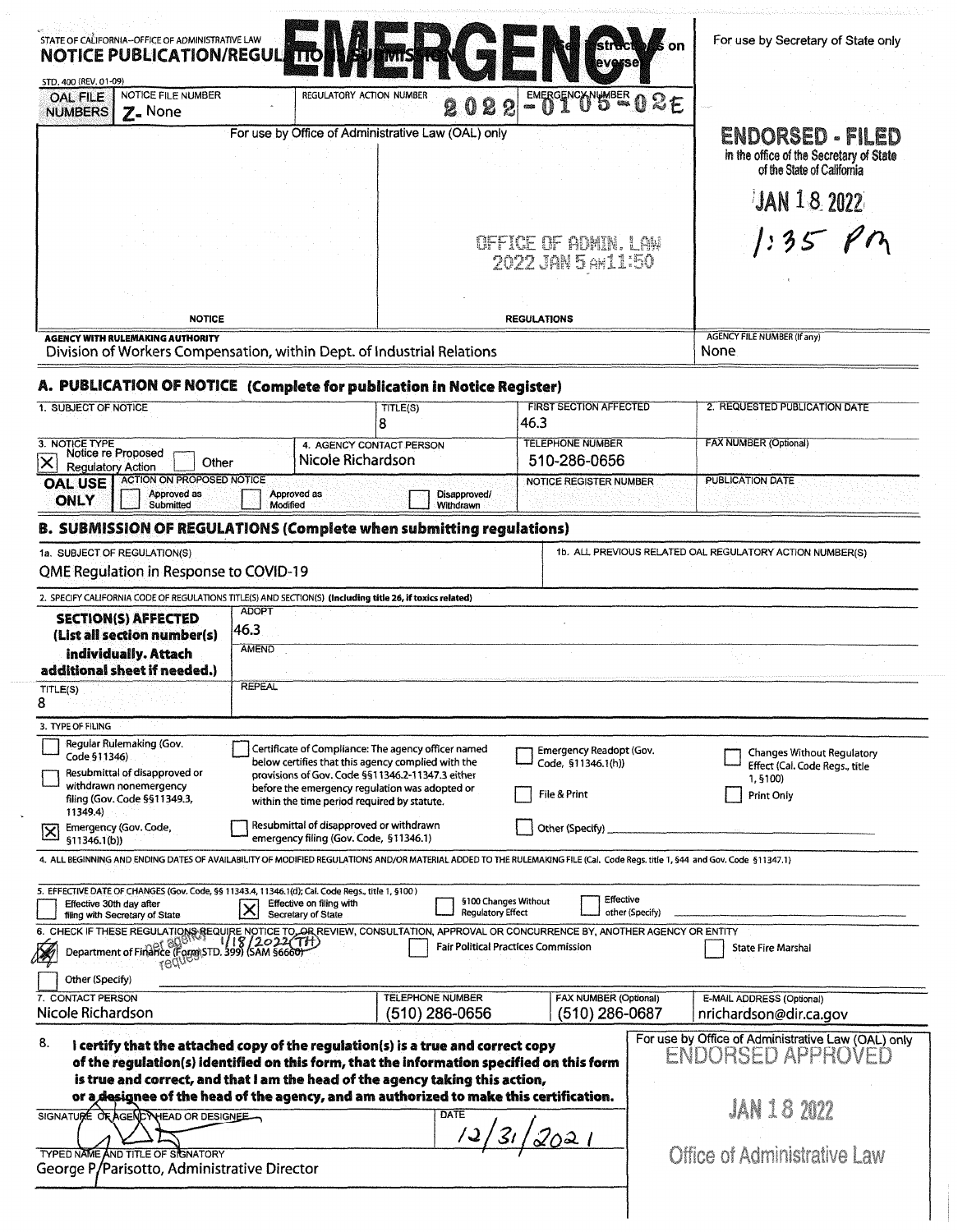## **DWC - Proposed QME Emergency Regulation in Response to COVID-19 Pandemic**

## § **46.3 Emergency Regulation Regarding Medical-Legal Evaluations in Response to continued COVID-19 Pandemic**

- (a) During the period that this emergency regulation is in effect, a QME, AME, or other medical-legal evaluation may be performed in the circumstance where the physician and the injured worker are not in the same physical space or site during the evaluation. The evaluation shall be performed by way of telehealth through the use of electronic means of creating a virtual meeting between the physician and the injured worker.
	- (1) A QME or AME may complete a medical-legal evaluation through telehealth when a hands on physical examination is not necessary and all of the following conditions are met:
		- (A) There is a medical issue in dispute which involves whether or not the injury is AOE/COE (Arising Out of Employment/ Course of Employment), or the physician is asked to address the termination of an injured worker's indemnity benefit payments or address a dispute regarding work restrictions; and
		- (8) There is agreement in writing to the telehealth evaluation by the injured worker, the carrier or employer, and the QME. Agreement to the telehealth evaluation cannot be unreasonably denied. If a party to the action believes that agreement to the telehealth evaluation has been unreasonably denied under this section, they may file an objection with the Worker's Compensation Appeals Board, along with a Declaration of Readiness to Proceed to set the matter for a hearing;
		- (C) The telehealth evaluation conducted by means of a virtual meeting is consistent with appropriate and ethical medical practices, as determined by the QME and the relevant medical licensing board; and
		- (D) The QME attests in writing that the evaluation does not require an in person physical exam.

1